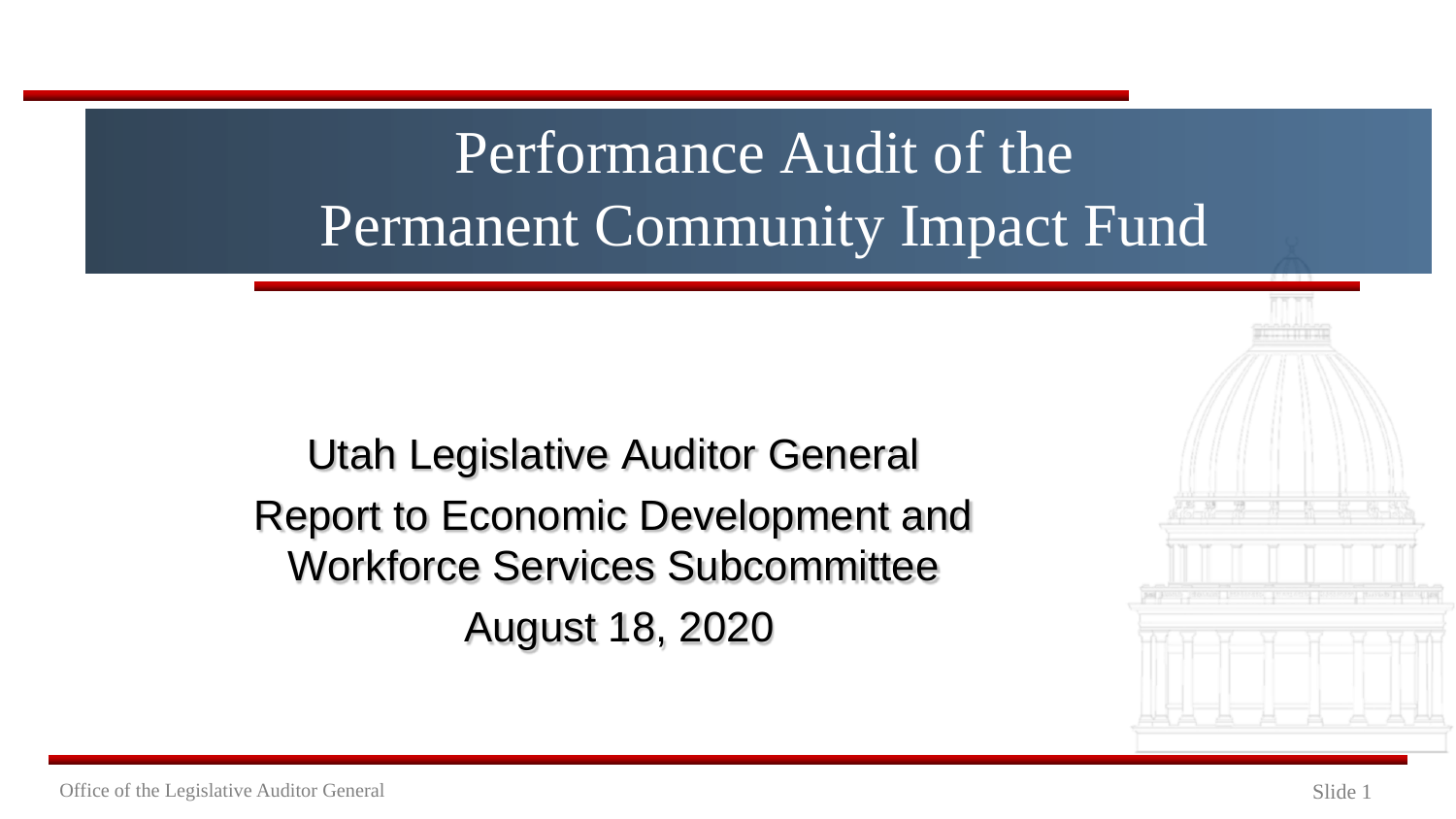#### Mineral Lease Revenues are Allocated in Statute



Office of the Legislative Auditor General Slide 2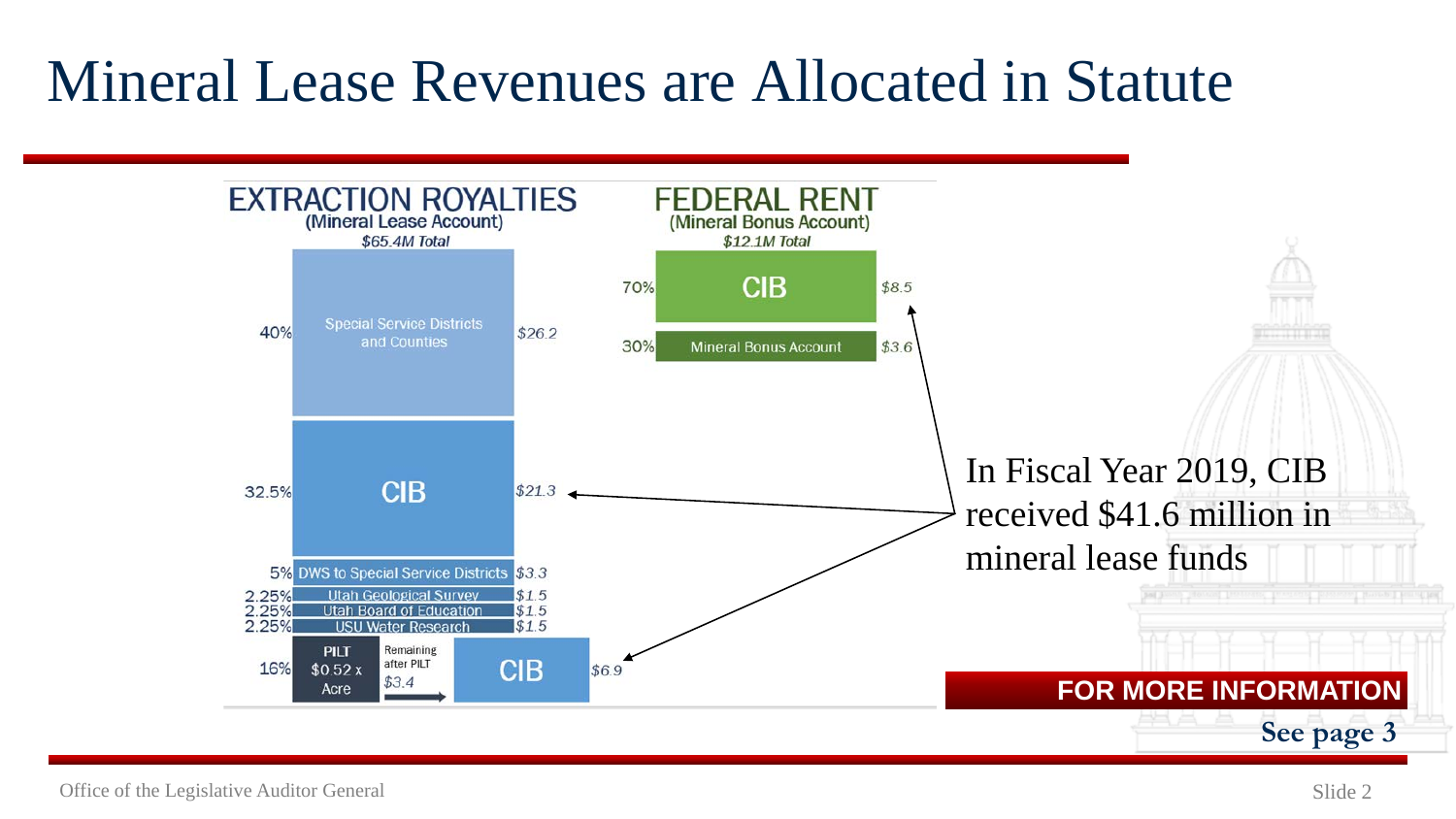

#### CIB Board Should Implement Policies Ensuring Funds Alleviate Impact



Office of the Legislative Auditor General Slide 3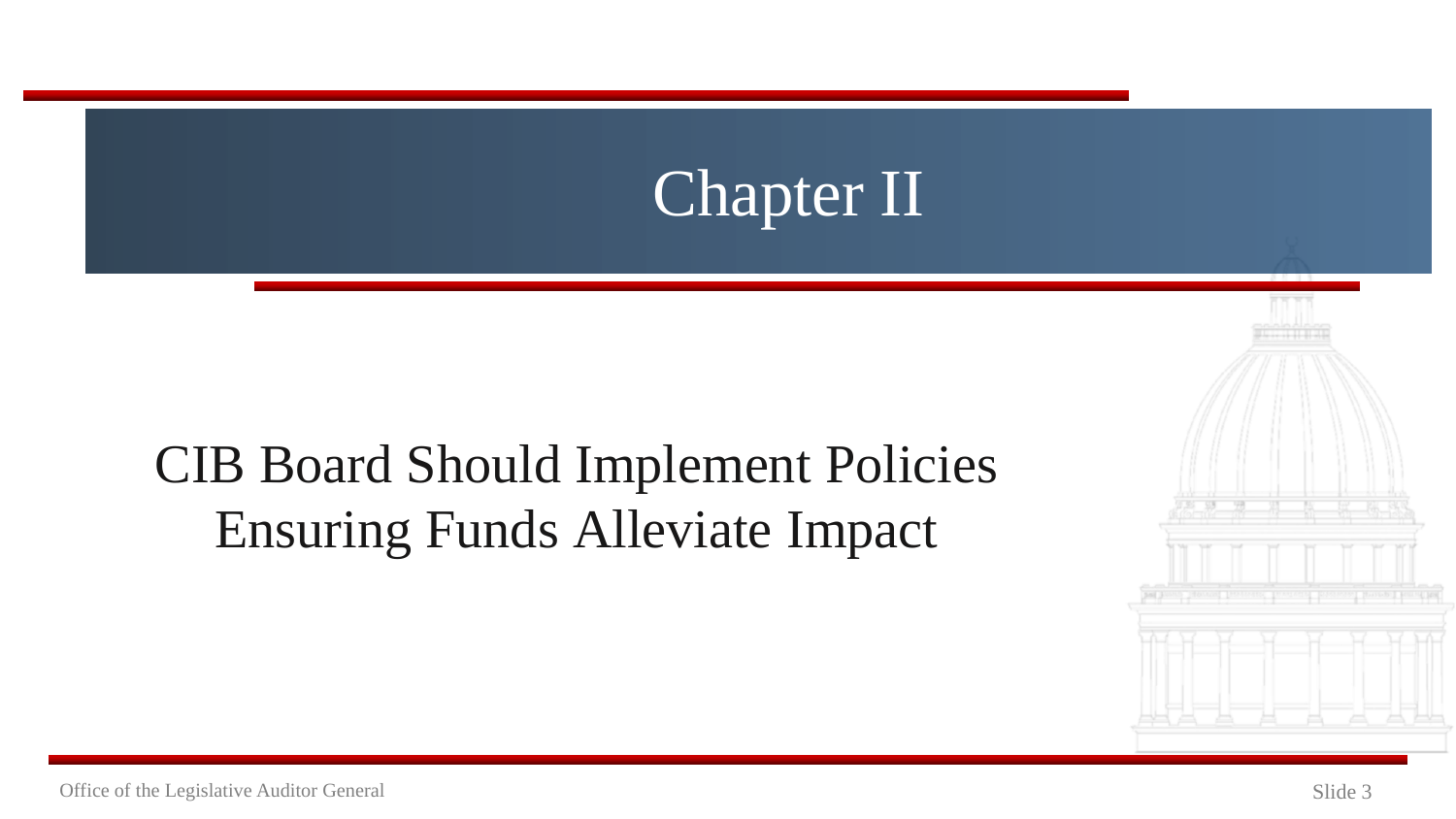### Uintah Basin Rail Line Project's Impact Mitigation Was Questioned by Assistant Attorney General

- The application and supporting materials do not provide sufficient evidence that the proposed rail line will mitigate impact.
- The primary purpose of the project appears to be economic development.

#### **FOR MORE INFORMATION**

**See page 12**

# **Railway Study**

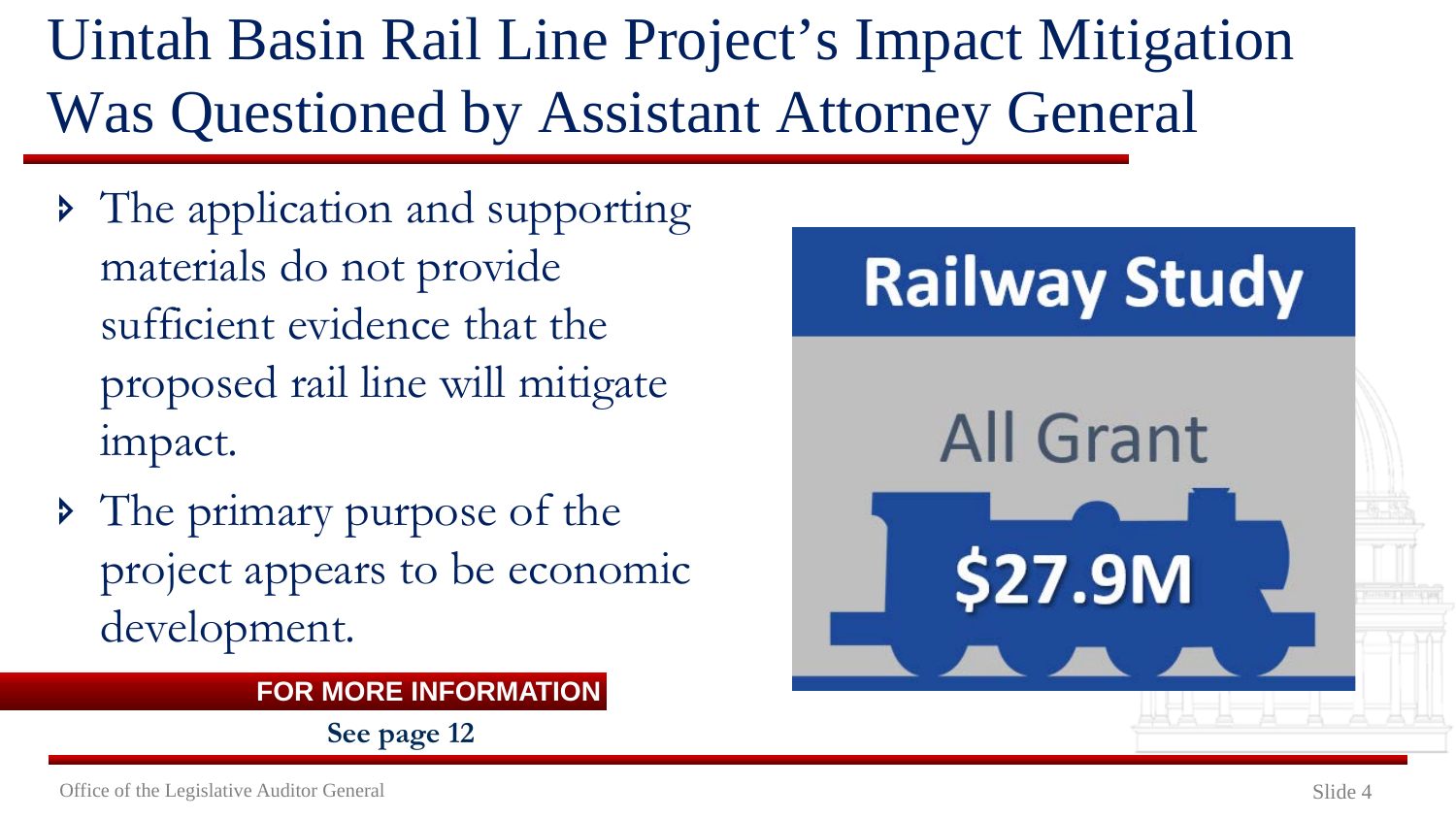### Seep Ridge and Leland Bench Roads Demonstrate Need for Clear CIB Policy



#### **FOR MORE INFORMATION**

**See page 13-17**



Office of the Legislative Auditor General Slide 5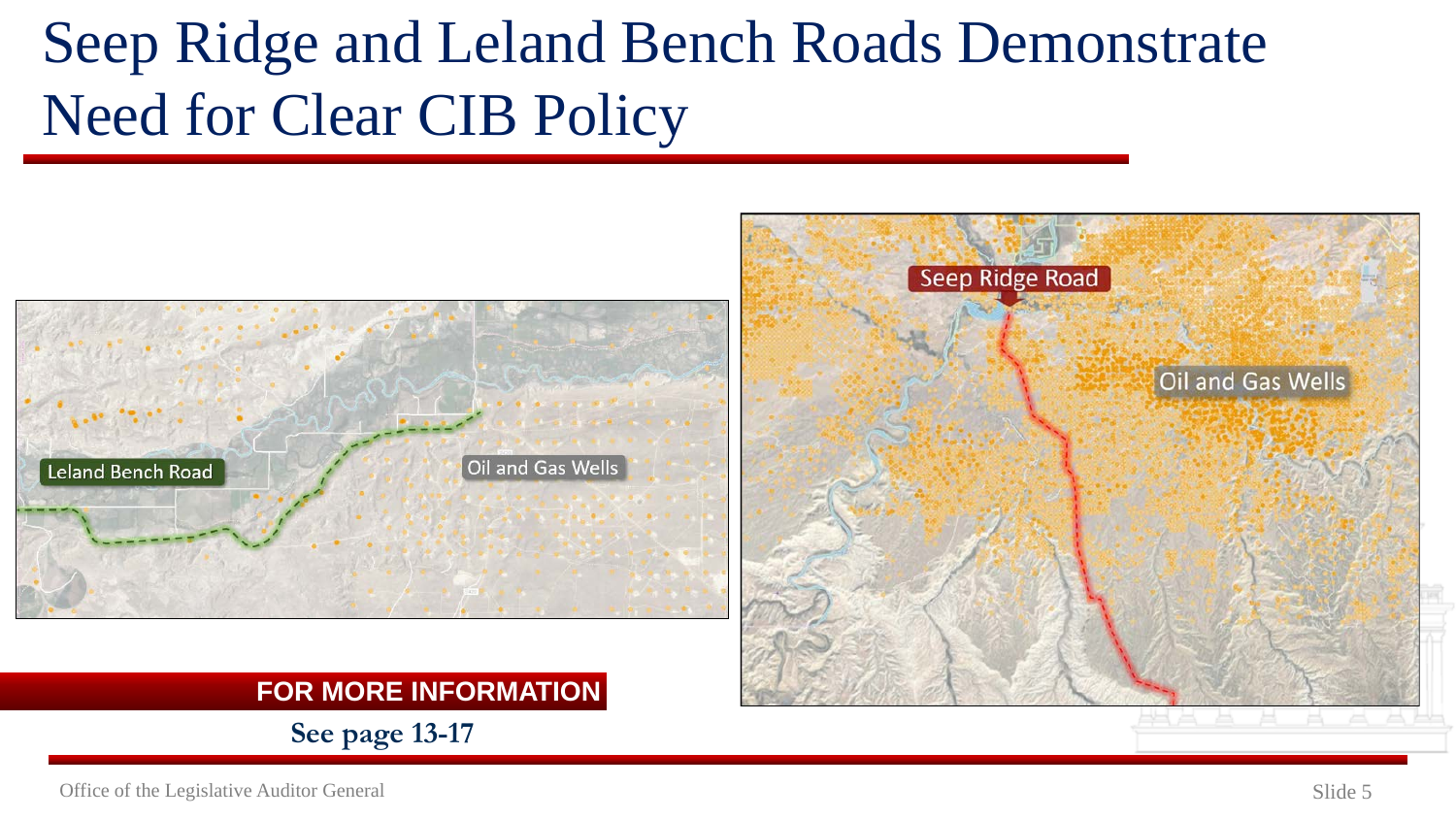## Flood Mitigation Project May Be An Inappropriate Pass Through to Canal Companies

- Funding for the project had been provided elsewhere.
- Some projects already planned and started prior to CIB award.
- CIB provided canal companies with lower interest loans than could be obtained from other sources.

#### **FOR MORE INFORMATION See pages 18-20**

## **Flood Mitigation Project**

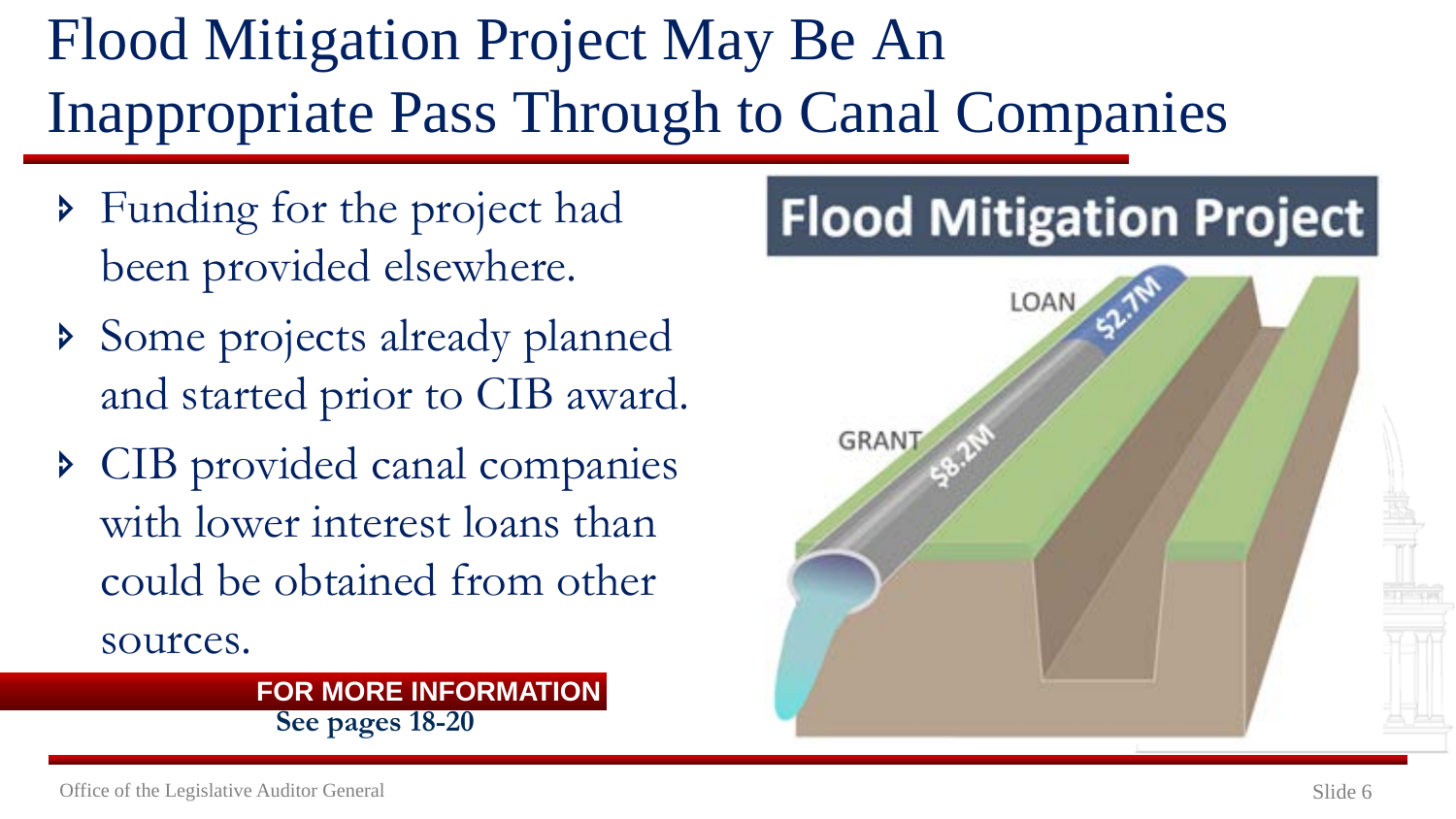

#### Enhanced Planning and Consistent Decision-Making Is Needed

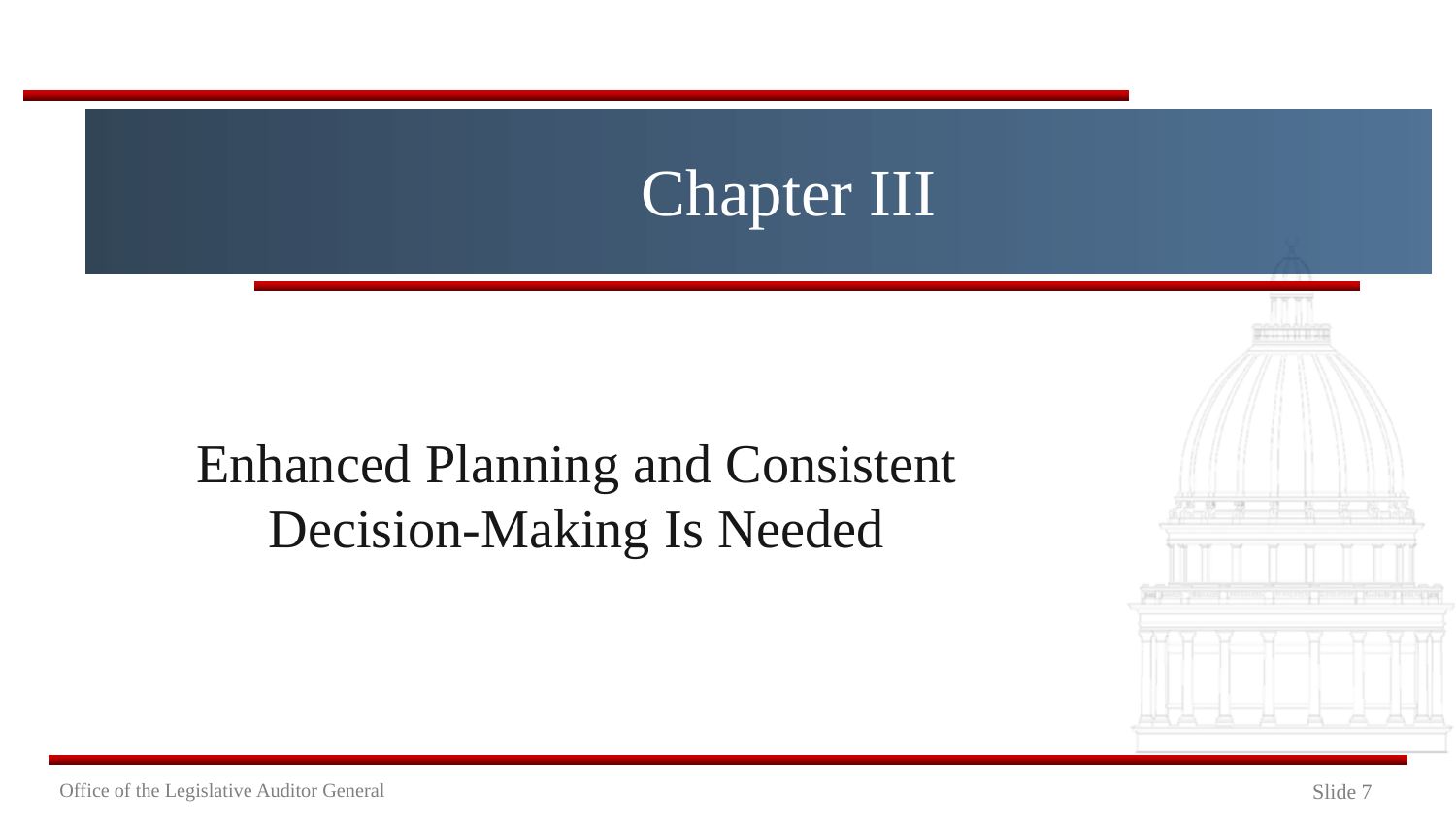## Enhanced Planning Will Optimize Funding By Aligning CIB Projects with Community Needs

#### **CAPITAL IMPROVEMENT PLANNING**



Chavaous has suel keeps beauthe

**See page 23-30**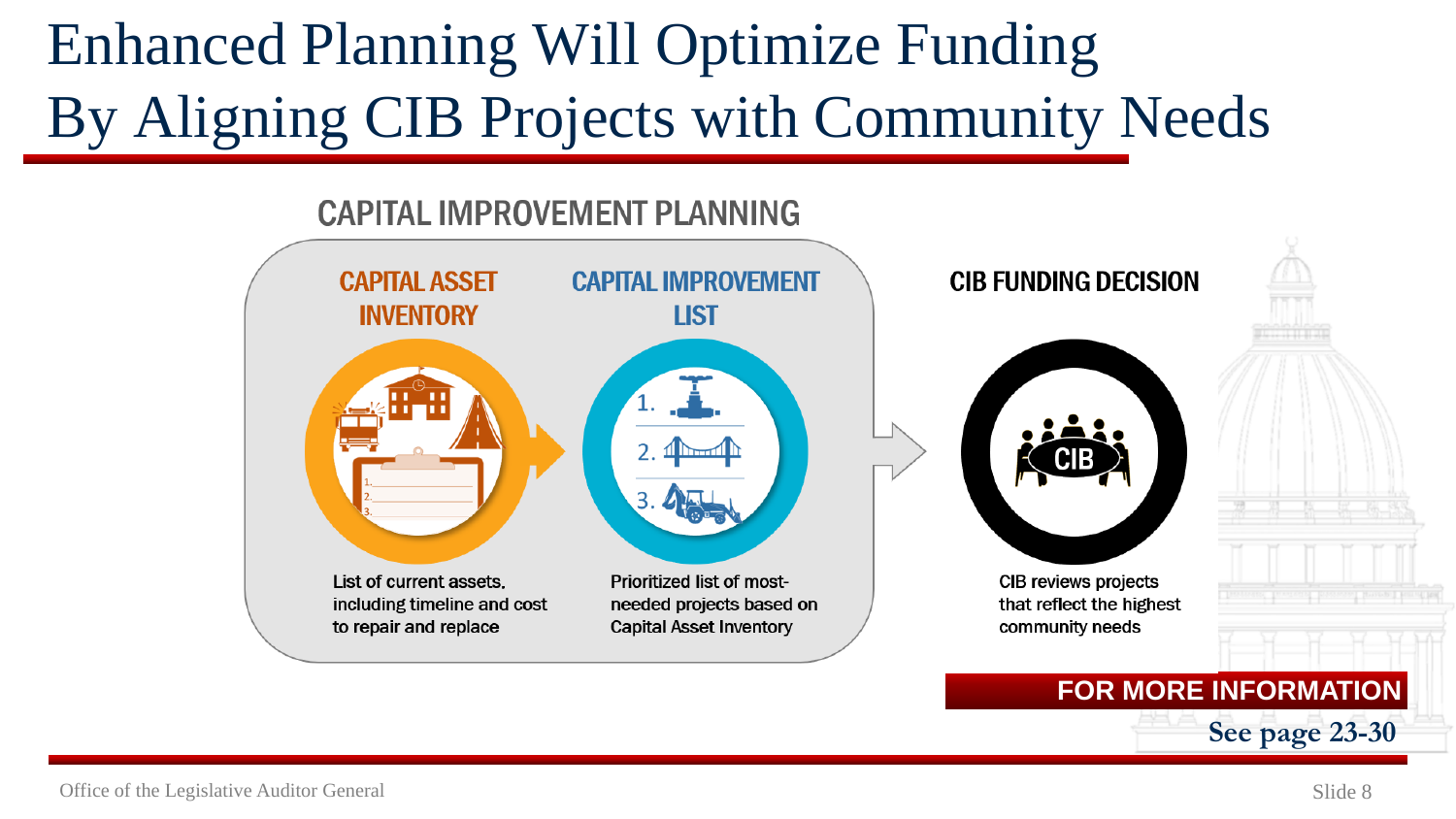### Board Can Improve Decision-Making By Increasing Consistency

#### **COMMUNITY CENTERS IN CLASS-3 PRODUCTION COUNTIES**

| <b>Class</b> | <b>Project</b>                                                        | Grant | Loan | <b>Terms</b> | <b>CIB Funds Project Cost</b> |
|--------------|-----------------------------------------------------------------------|-------|------|--------------|-------------------------------|
|              | 3 Community Center \$178,000 \$180,000 20y @ 2.5% \$358,000 \$748,000 |       |      |              |                               |
|              | 3 Community Center \$350,000 \$250,000 30y @ 0% \$600,000 \$700,000   |       |      |              |                               |

#### **MEDICAL CLINICS IN CLASS-4 PRODUCTION COUNTIES**

| <b>Class</b> | <b>Project</b>            | <b>Grant</b>    | Loan                              | <b>Terms</b>         |           | <b>CIB Funds Project Cost</b>                              |
|--------------|---------------------------|-----------------|-----------------------------------|----------------------|-----------|------------------------------------------------------------|
|              | <b>Medical Clinic</b>     | \$475,000       |                                   | \$475,000 30y @ 1.5% |           | \$950,000 \$1,405,000                                      |
|              | <b>Medical Clinic</b>     |                 | $$1,182,000$ \$3,548,000 30y @ 0% |                      |           | \$4,730,000 \$4,850,000                                    |
|              | <b>Health Building</b>    |                 |                                   |                      |           | \$3,000,000 \$1,500,000 30y @ 1.5% \$4,500,000 \$5,000,000 |
|              | <b>Treatment Facility</b> | 50 <sub>1</sub> |                                   | \$350,000 30y @ 2.5% | \$350,000 | \$350,000                                                  |

#### **FOR MORE INFORMATION**

**See page 31-34**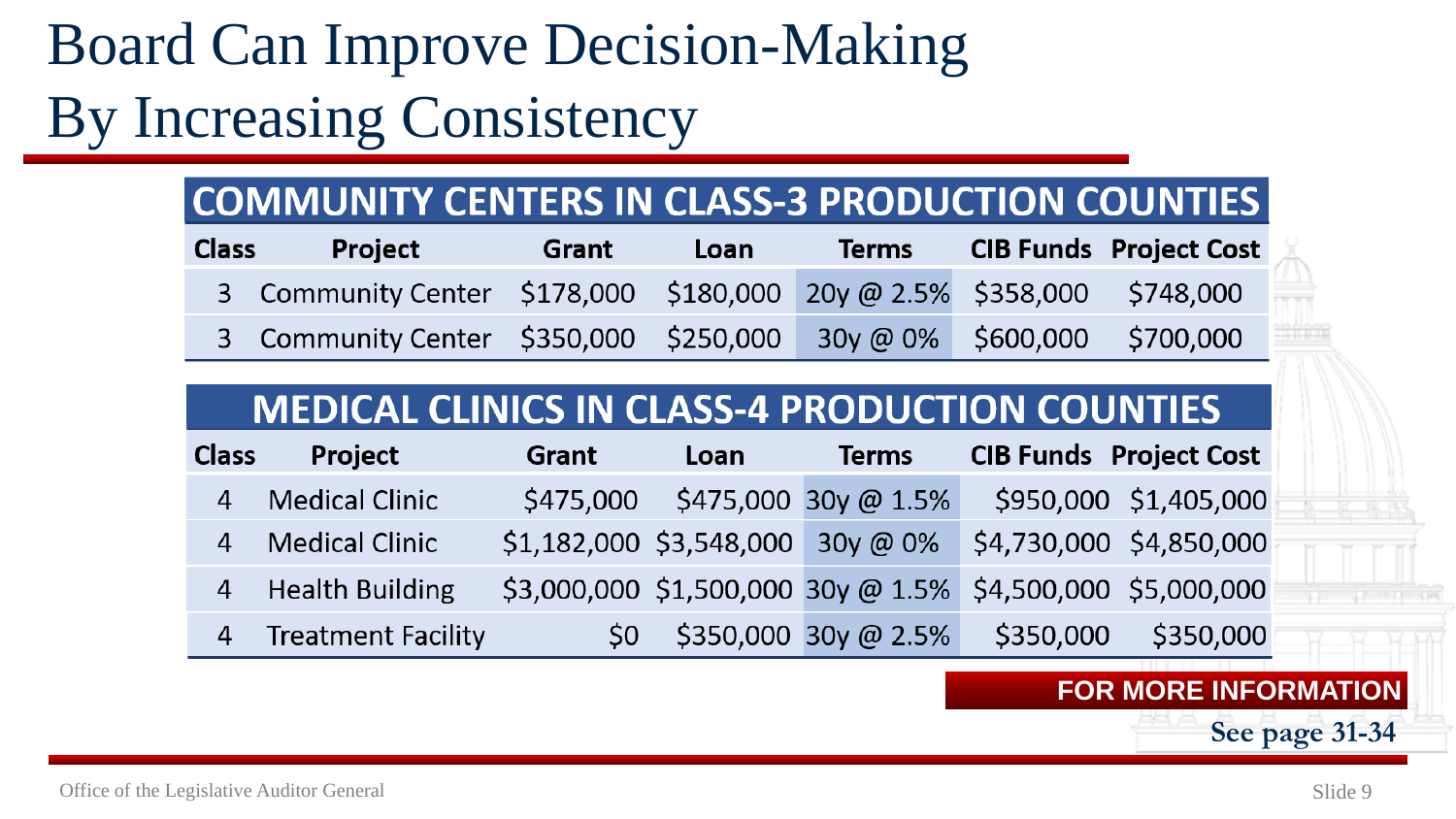## Chapter IV

#### Strengthened Procurement Controls Are Needed for Some Board Approved Projects

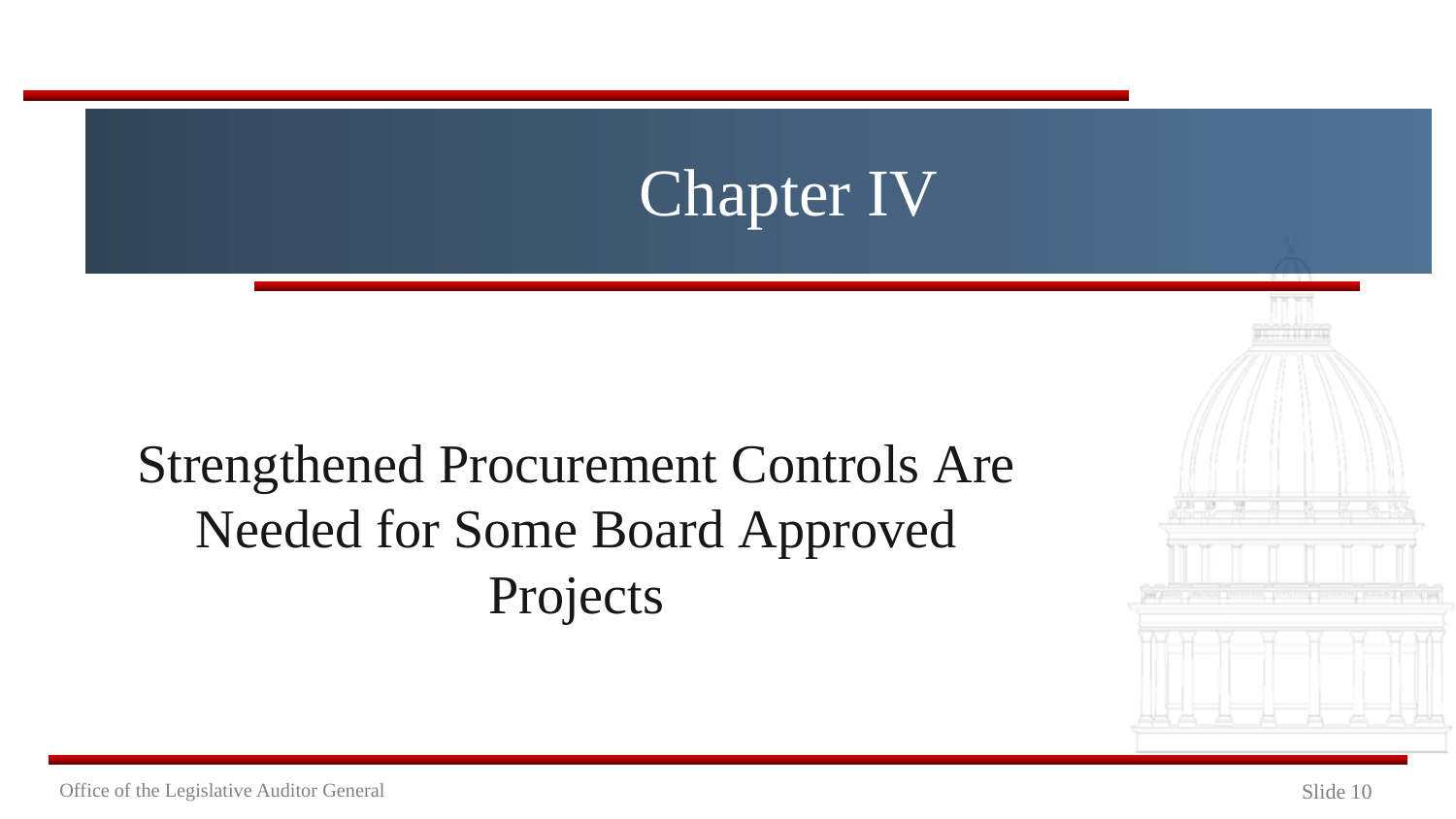## While Essential, Competitive Bidding Is Not Always Occurring

| <b>Sampled Projects With Only One Bid</b>                         |              |                       |  |  |  |  |
|-------------------------------------------------------------------|--------------|-----------------------|--|--|--|--|
| <b>Project</b>                                                    | <b>Total</b> | <b>Funding Type</b>   |  |  |  |  |
| Seep Ridge Road Segment 5                                         | \$7,200,000  | 60% Grant<br>40% Loan |  |  |  |  |
| <b>Leland Bench Road Phases 3</b><br>and 4                        | \$2,900,000  | <b>100% Grant</b>     |  |  |  |  |
| <b>Price City Flood Mitigation</b><br><b>Project</b>              | \$1,300,000  | 75% Grant<br>25% Loan |  |  |  |  |
| <b>SCIC Legal Services</b>                                        | \$400,000    | Grant                 |  |  |  |  |
| <b>Engineering for Junction Town</b><br><b>Municipal Building</b> | \$102,900    | 67%Grant<br>33% Loan  |  |  |  |  |
| <b>Total</b>                                                      | \$11,900,000 |                       |  |  |  |  |

#### **FOR MORE INFORMATION**

**See page 38**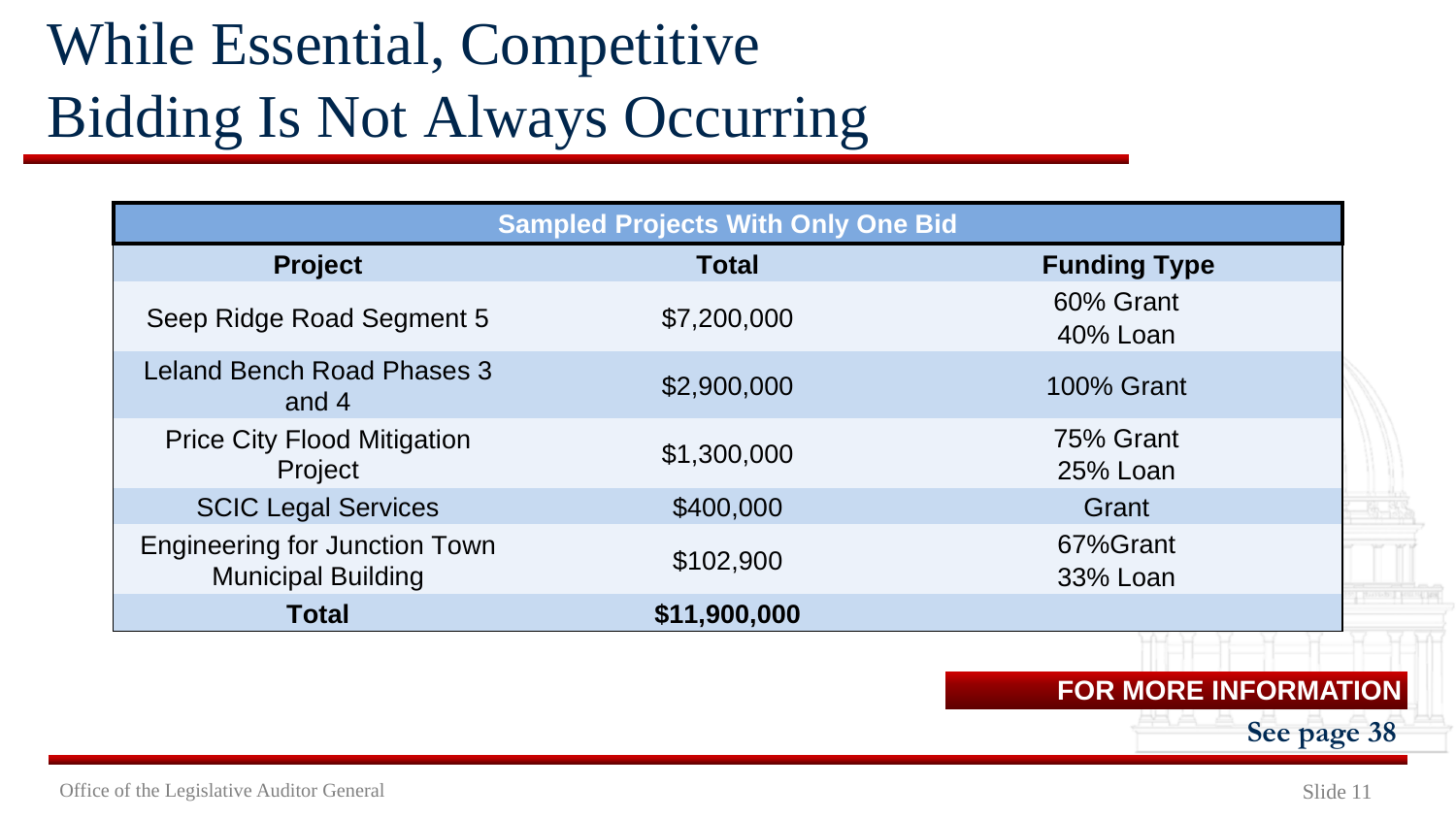

#### Internal Policies Are Not Consistently Followed and Are Incomplete

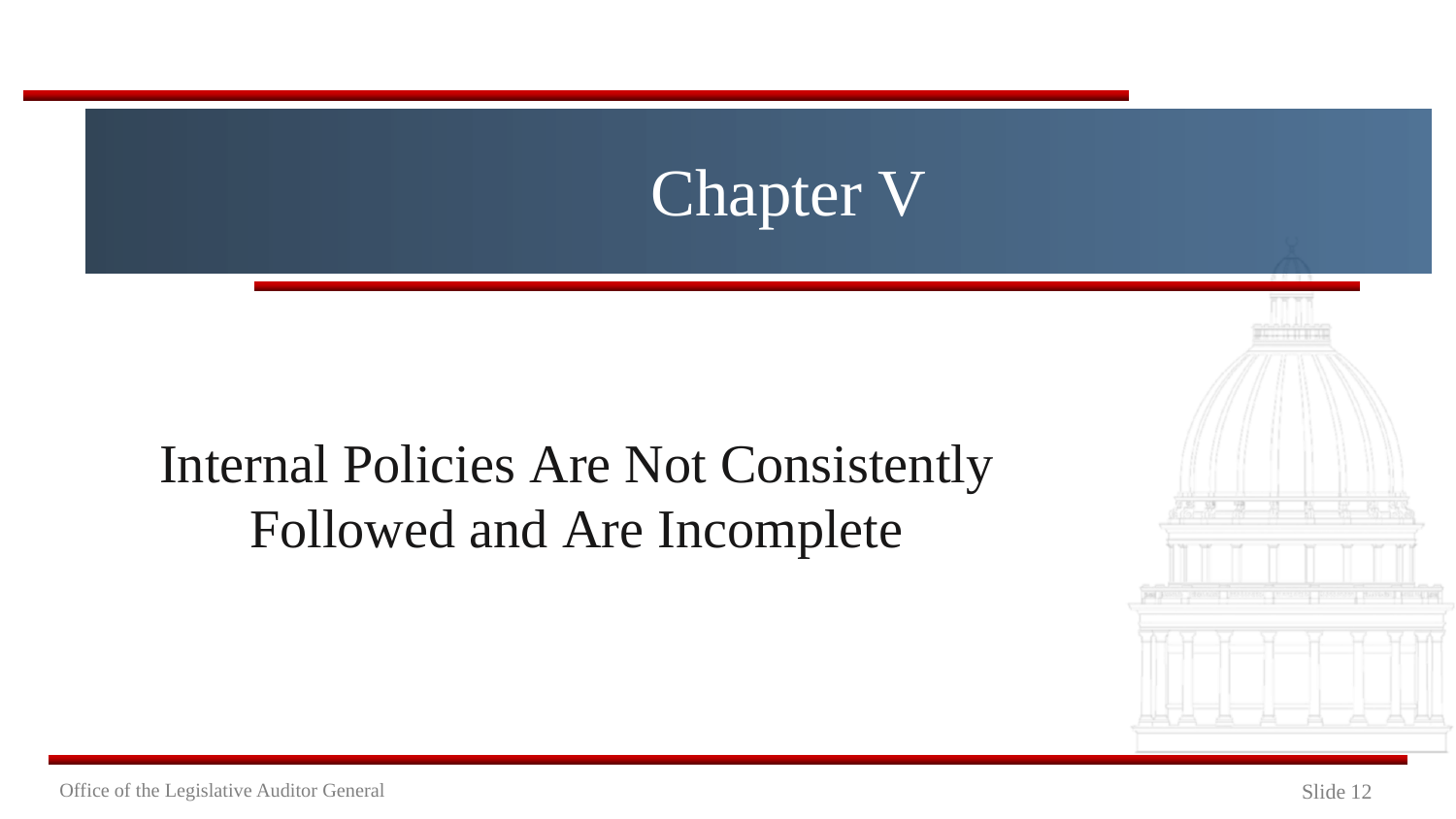## CIB Policies Should Be Formalized and Enforced

Maximum award size

Reimbursable expenses

Grant versus loan mix



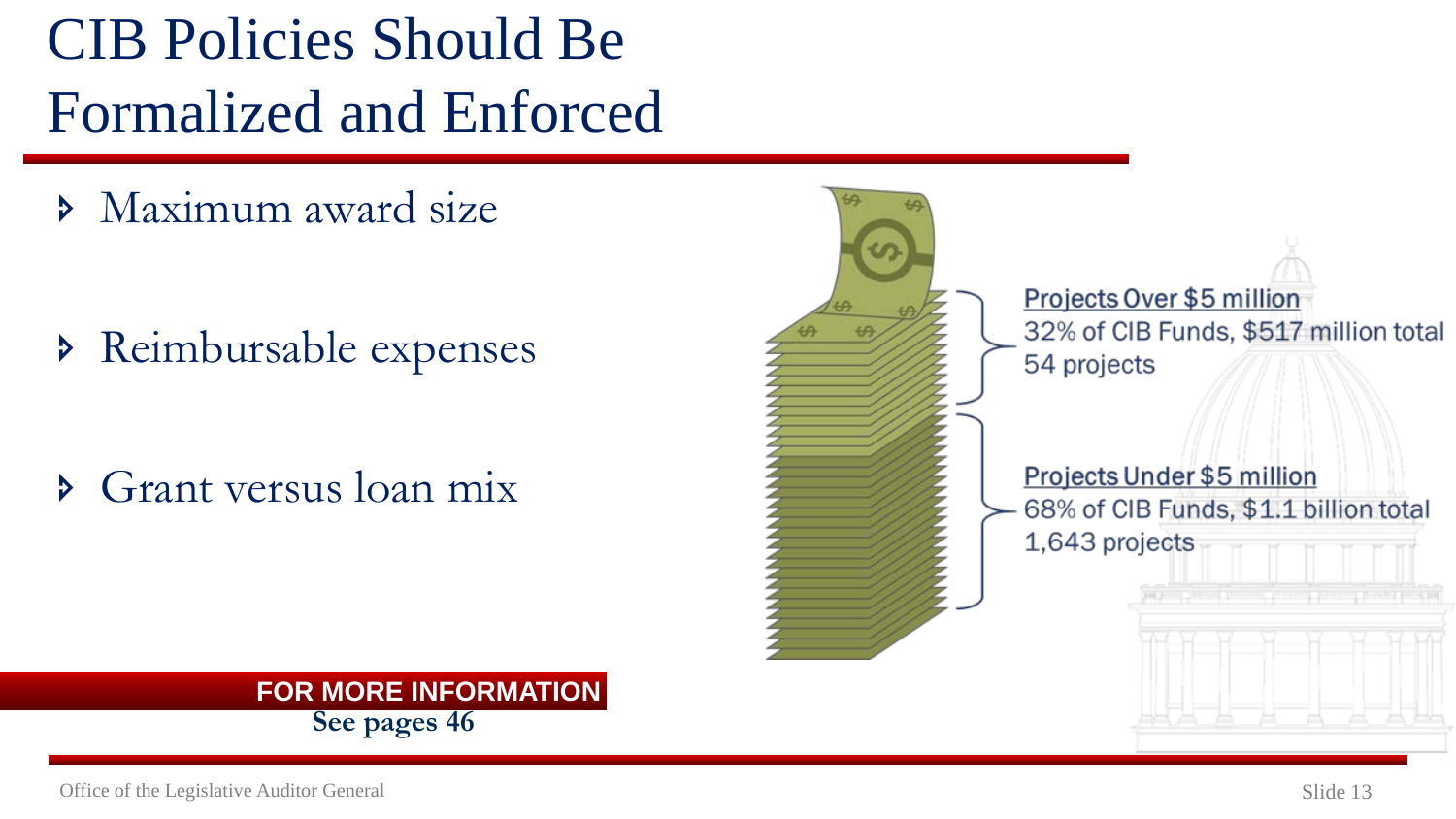#### Contract Monitoring Needs to Be Enhanced

- Scope of Work Examples:
	- "New Public Safety Building."
	- "The project consists of constructing a new single story 34,000 sq. ft. building for use as a Senior Center with handicap accessibility"

#### **FOR MORE INFORMATION See pages 49-51**

**>** Open accounts:

- The Duchesne County Special Service District- \$1.2 million remaining in the account with no activity since December 2018.
- The Grand County Transportation Special Service District-  $$608,000$  remaining in the account with no activity since January 2018.